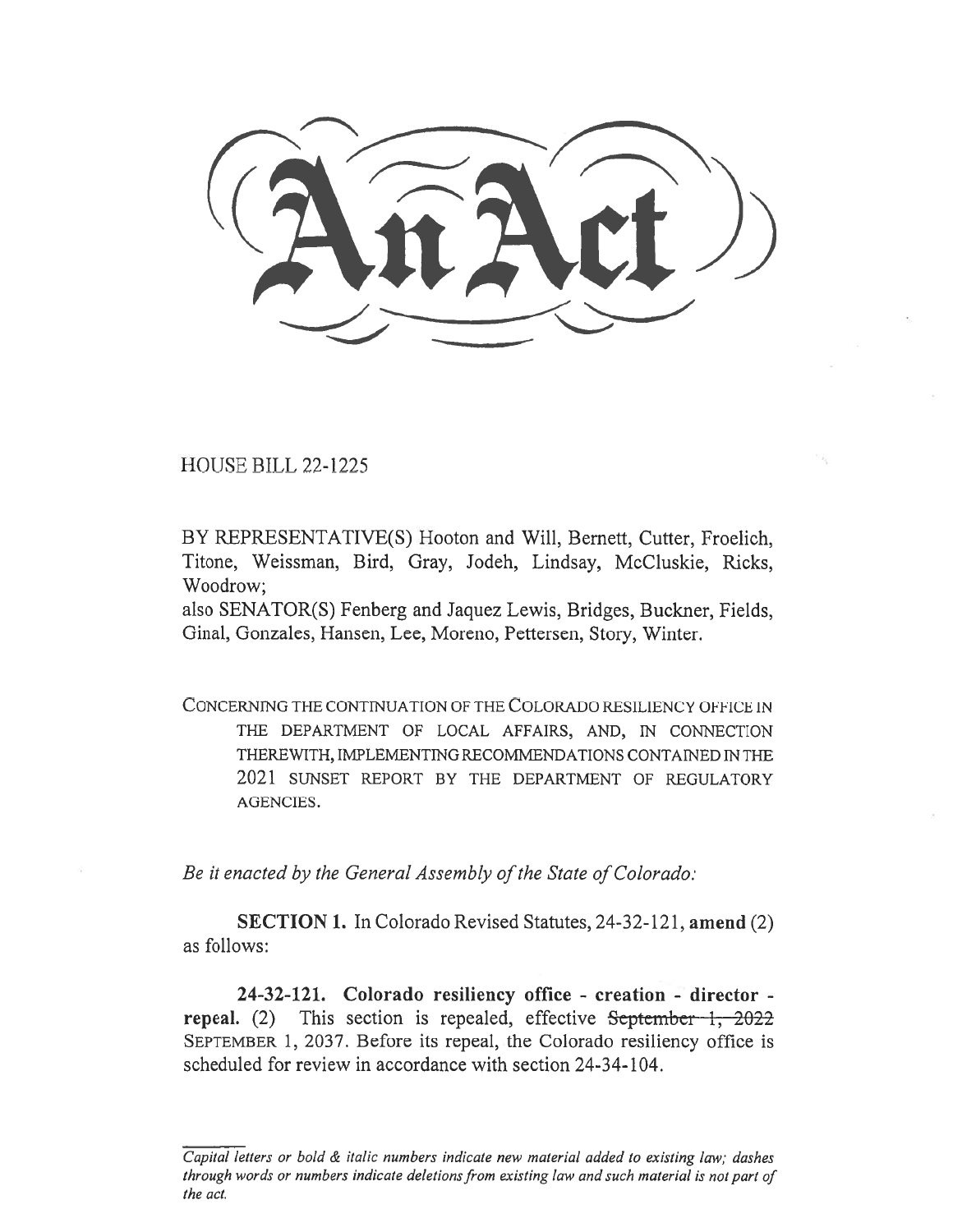SECTION 2. In Colorado Revised Statutes, 24-32-122, amend (6) as follows:

24-32-122. Colorado resiliency office - duties and powers repeal. (6) This section is repealed, effective  $S$ eptember  $1, 2022$ SEPTEMBER 1, 2037. Before its repeal, this section is scheduled for review in accordance with section 24-34-104.

SECTION 3. In Colorado Revised Statutes, 24-34-104, add (38) as follows:

24-34-104. General assembly review of regulatory agencies and functions for repeal, continuation, or reestablishment - legislative declaration - repeal. (38) (a) THE FOLLOWING AGENCIES, FUNCTIONS, OR BOTH, ARE SCHEDULED FOR REPEAL ON SEPTEMBER 1, 2037:

(I) THE COLORADO RESILIENCY OFFICE CREATED IN SECTION 24-32-121 AND THE FUNCTIONS OF THE OFFICE DESCRIBED IN SECTION 24-32-122.

(b) THIS SUBSECTION (38) IS REPEALED, EFFECTIVE SEPTEMBER 1, 2039.

SECTION 4. Act subject to petition - effective date. This act takes effect at 12:01 a.m. on the day following the expiration of the ninety-day period after final adjournment of the general assembly; except that, if a referendum petition is filed pursuant to section 1 (3) of article V of the state constitution against this act or an item, section, or part of this act within such period, then the act, item, section, or part will not take effect unless approved by the people at the general election to be held in